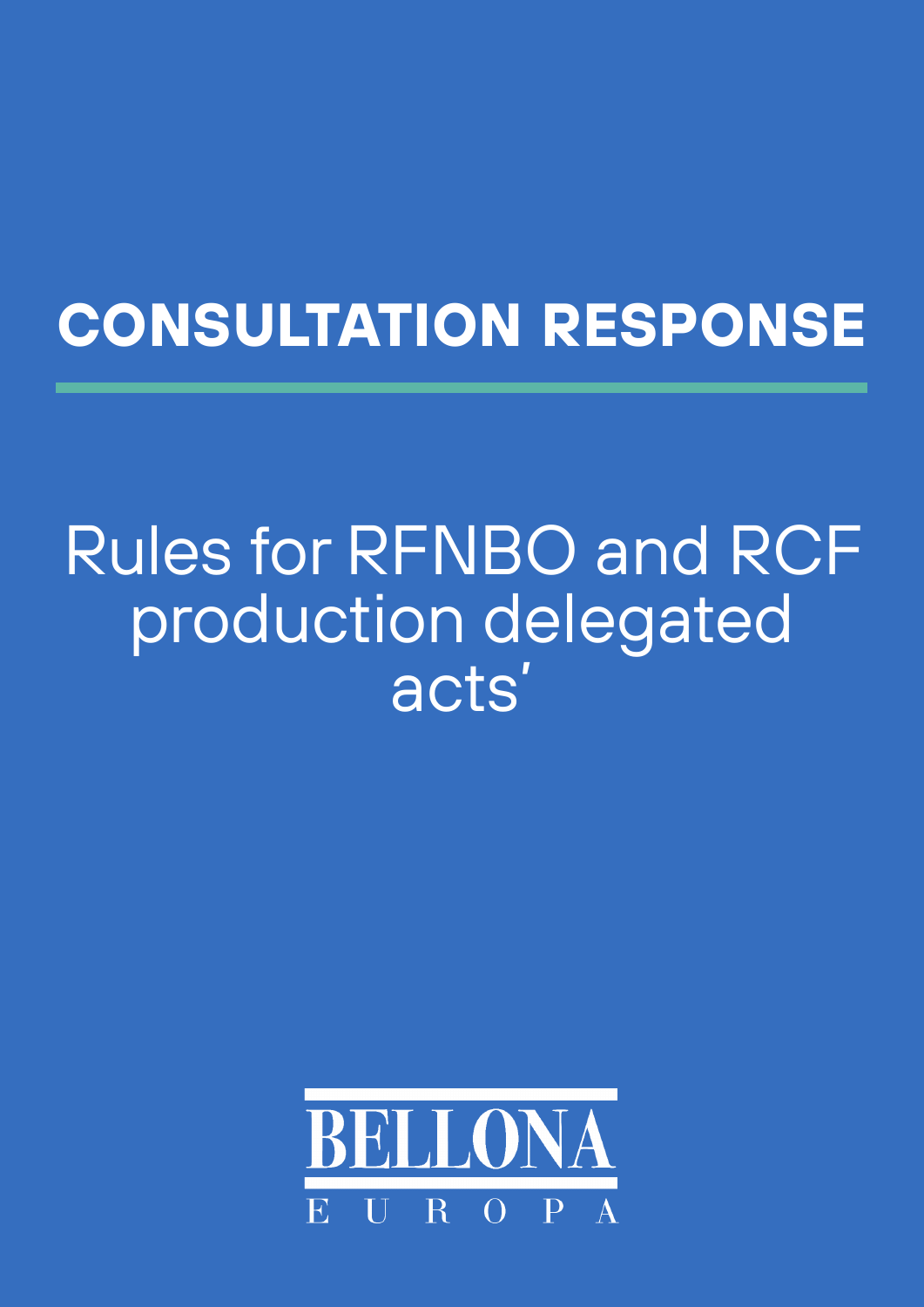## **Consultation response**

## Renewable energy – method for assessing greenhouse gas emission savings for certain fuels

Bellona Europa welcomes the ongoing efforts by the European Commission, and the invitation to provide views, feedback and recommendations on the published draft proposal to the Delegated act on the method for assessing greenhouse gas emission savings for recycled carbon fuels and renewable fuels of non-biological origin.

We welcome the intention of the Commission to assess all fuels according to their full impacts across their entire lifecycle. In order to ensure emission reductions and create a robust and transparent accounting system, the methodology outlined in this delegated act must reflect the entire carbon intensity of the fuels produced.

This intention is not only vital for keeping climate ambitions, but also to deploy sufficient additional renewable sources to ensure energy security and fair energy prices for European consumers.<sup>[1](#page-1-0)</sup>

## **Positive aspects of the draft DA**

- The proposal outlines measures that intend to take into account full life cycle emissions, which is commendable as it aims to illustrate the full impact of the fuels produced (Recital 4).
- The minimum greenhouse gas emission saving threshold of 70% should indeed be set for all types of recycled carbon fuels, in accordance with emission reduction goals for other fuels and overall climate targets (Recital 2, Article 2).
- Double counting of emission reductions from CO2 captured should be avoided (Recital 5) to ensure that any possible emission reduction resulting from the permanent storage of CO2 is recorded only once.

## **Negative aspects of the draft DA**

Double counting renewable electricity: Not only does the DA provide a way out of additionality, but it also enables double counting of renewable electricity (e.g., counting both PPA solar and the yearly average RES penetration). This should be addressed in the Delegated act on the electricity use for RFNBO production (e.g., by expanding Recital 14 on double counting of RES).

Enabling accounting flexibility and therefore grid connection: it creates an incentive for electrolysers to run the longest possible amount of hours and be as inflexible as can be; producers can cherry pick every hour which accounting method yields them the most renewable or low-carbon hydrogen, which incentivises never turning production off. This is now possible, despite hydrogen being initially foreseen as a way to capture excess renewable electricity production.

Unfair competition between member states: Member states that do foresee additional renewable electricity generation to be dedicated to hydrogen production will be disadvantaged compared to member states where electrolysers will be running with a direct connection to the electricity grid with mixed energy sources.

<span id="page-1-0"></span><sup>1</sup> AK, [Edelsprit für alles?,](https://www.arbeiterkammer.at/service/studien/wirtschaftundpolitik/studien/AK-Studie_Edelsprit_fuer_alles.pdf) 2021.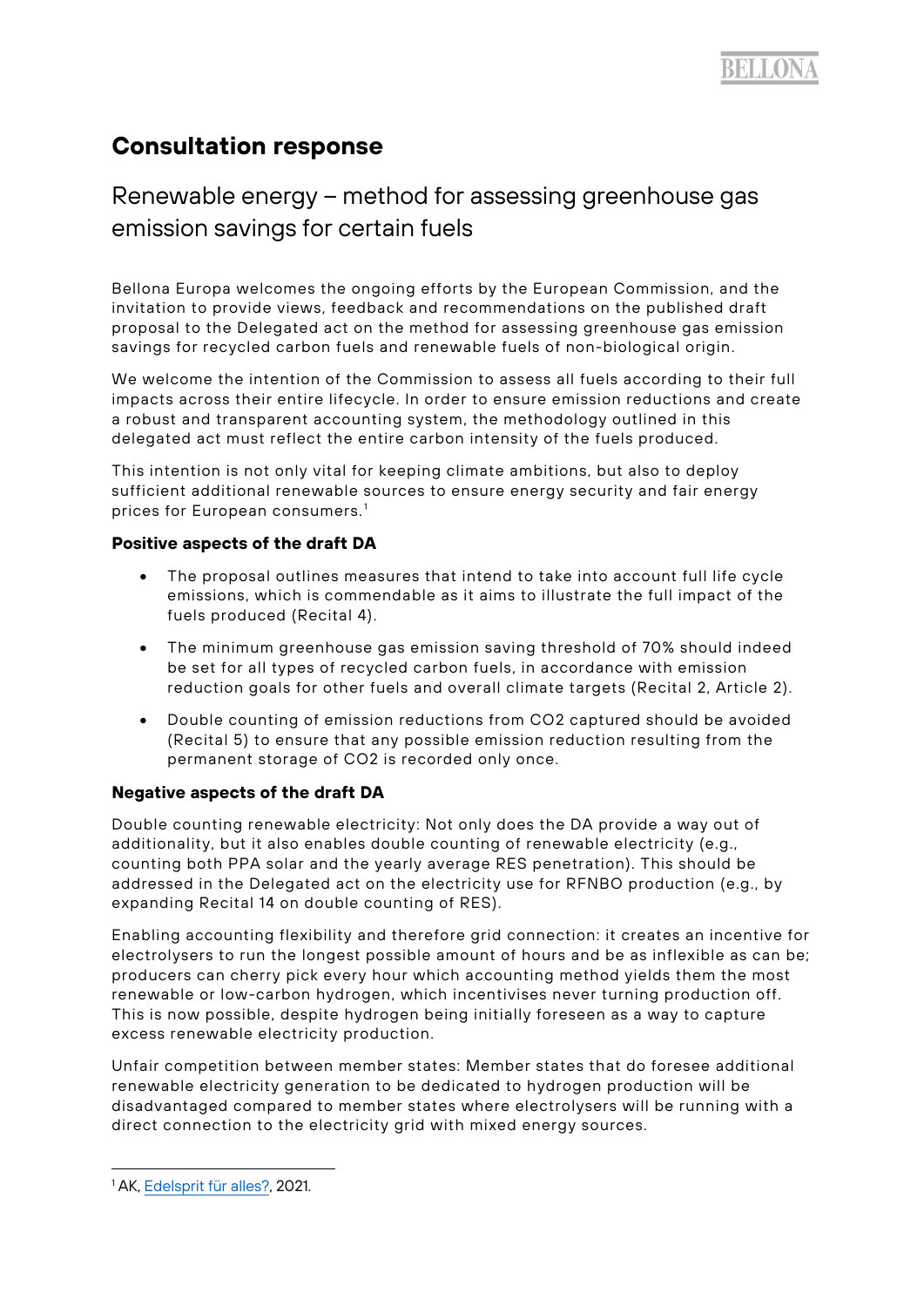

The origin of carbon used for the production of renewable liquid and gaseous transport fuels of non-biological origin and recycled carbon fuels should not be disregarded in the short to medium term because it could disincentivise emission reductions at fossil point sources. In other words, if there is a demand for fossil carbon sources, there will be no incentive to reduce emissions in the short to mid-term (e.g., by changing the production process or capturing and permanently storing CO2). Given the near term actions required to meet climate goals and long investment cycles in energy intensive industries, disregarding the source of carbon in the short or mid-term is detrimental. Therefore, fossil carbon should automatically be differentiated from atmospheric carbon, both for the production of RFNBOs and RCFs.

| <b>Draft text</b>                                                                                                                                                                                                                                                                                                                                                                                                                                                                                                                                                                                                                                                                                                                                                                                                                                                                                                             | <b>Recommended amendment</b>                                                                                                                                                                                                                                                                                                                                                                                                                                                                                                                                                                                                                                                                                                                                                                                                                                                                                                    | <b>Justification</b>                                                                                                                                                                                                                                                                                                                                                                                                                                             |  |  |  |
|-------------------------------------------------------------------------------------------------------------------------------------------------------------------------------------------------------------------------------------------------------------------------------------------------------------------------------------------------------------------------------------------------------------------------------------------------------------------------------------------------------------------------------------------------------------------------------------------------------------------------------------------------------------------------------------------------------------------------------------------------------------------------------------------------------------------------------------------------------------------------------------------------------------------------------|---------------------------------------------------------------------------------------------------------------------------------------------------------------------------------------------------------------------------------------------------------------------------------------------------------------------------------------------------------------------------------------------------------------------------------------------------------------------------------------------------------------------------------------------------------------------------------------------------------------------------------------------------------------------------------------------------------------------------------------------------------------------------------------------------------------------------------------------------------------------------------------------------------------------------------|------------------------------------------------------------------------------------------------------------------------------------------------------------------------------------------------------------------------------------------------------------------------------------------------------------------------------------------------------------------------------------------------------------------------------------------------------------------|--|--|--|
| <b>Delegated act</b>                                                                                                                                                                                                                                                                                                                                                                                                                                                                                                                                                                                                                                                                                                                                                                                                                                                                                                          |                                                                                                                                                                                                                                                                                                                                                                                                                                                                                                                                                                                                                                                                                                                                                                                                                                                                                                                                 |                                                                                                                                                                                                                                                                                                                                                                                                                                                                  |  |  |  |
| (7) The origin of carbon used for<br>the production of renewable<br>liquid and gaseous transport<br>fuels of non-biological origin and<br>recycled carbon fuels is not<br>relevant for determining<br>emission savings of such fuels in<br>the short to medium term, as<br>plenty of carbon sources are<br>available and can be captured<br>without hindering the progress<br>of decarbonisation. In the long-<br>term, the use of these<br>renewable liquid and gaseous<br>transport fuels of non-biological<br>origin and recycled carbon fuels<br>produced using non-sustainable<br>carbon is not compatible with<br>climate neutrality as the use of<br>carbon from non-sustainable<br>processes entails a continued<br>use of non-sustainable fuels and<br>the related emissions. Capturing<br>of emissions from non-<br>sustainable sources should<br>therefore only be considered as<br>avoiding emissions until 2035. | (7) The origin of carbon used for the<br>production of renewable liquid and<br>gaseous transport fuels of non-<br>biological origin and recycled<br>carbon fuels is not relevant for<br>determining emission savings of<br>such fuels in the short to medium<br>term, as plenty of carbon sources<br>are available and can be captured<br>without hindering the progress of<br>decarbonisation. In the long-term,<br>The use of these renewable liquid<br>and gaseous transport fuels of non-<br>biological origin and recycled<br>carbon fuels produced using non-<br>sustainable carbon is not<br>compatible with climate neutrality<br>as the use of carbon from non-<br>sustainable processes entails a<br>continued use of non-sustainable<br>fuels and the related emissions.<br>Capturing of emissions from non-<br>sustainable sources should<br>therefore not only be considered as<br>avoiding emissions. until 2035. | if there is a demand for<br>fossil carbon sources.<br>there will be no incentive<br>to reduce emissions in<br>the short to mid-term<br>(e.g., by changing the<br>production process or<br>capturing and<br>permanently storing<br>CO2). Given the near<br>term actions required to<br>meet climate goals and<br>long investment cycles in<br>energy intensive<br>industries, disregarding<br>the source of carbon in<br>the short or mid-term is<br>detrimental. |  |  |  |
| (12) The carbon intensity of the<br>electricity mix is expected to<br>gradually decrease due to<br>higher proportions of renewable<br>and low-carbon electricity. That<br>effect should be taken into<br>account in the greenhouse gas<br>emission methodology by<br>applying an improvement factor<br>that is derived from energy<br>statistics.                                                                                                                                                                                                                                                                                                                                                                                                                                                                                                                                                                             | (12) The carbon intensity of the<br>electricity mix is expected to<br>gradually decrease due to higher<br>proportions of renewable and low-<br>carbon electricity. That effect<br>should be taken into account in the<br>greenhouse gas emission<br>methodology by applying an<br>improvement factor that is derived<br>from energy statistics,                                                                                                                                                                                                                                                                                                                                                                                                                                                                                                                                                                                 | Given the fact that the<br>decarbonisation of the<br>grid is already considered<br>in the data, this recital is<br>redundant. As the grid<br>becomes less carbon<br>intensive, the reporting<br>process should verify it.                                                                                                                                                                                                                                        |  |  |  |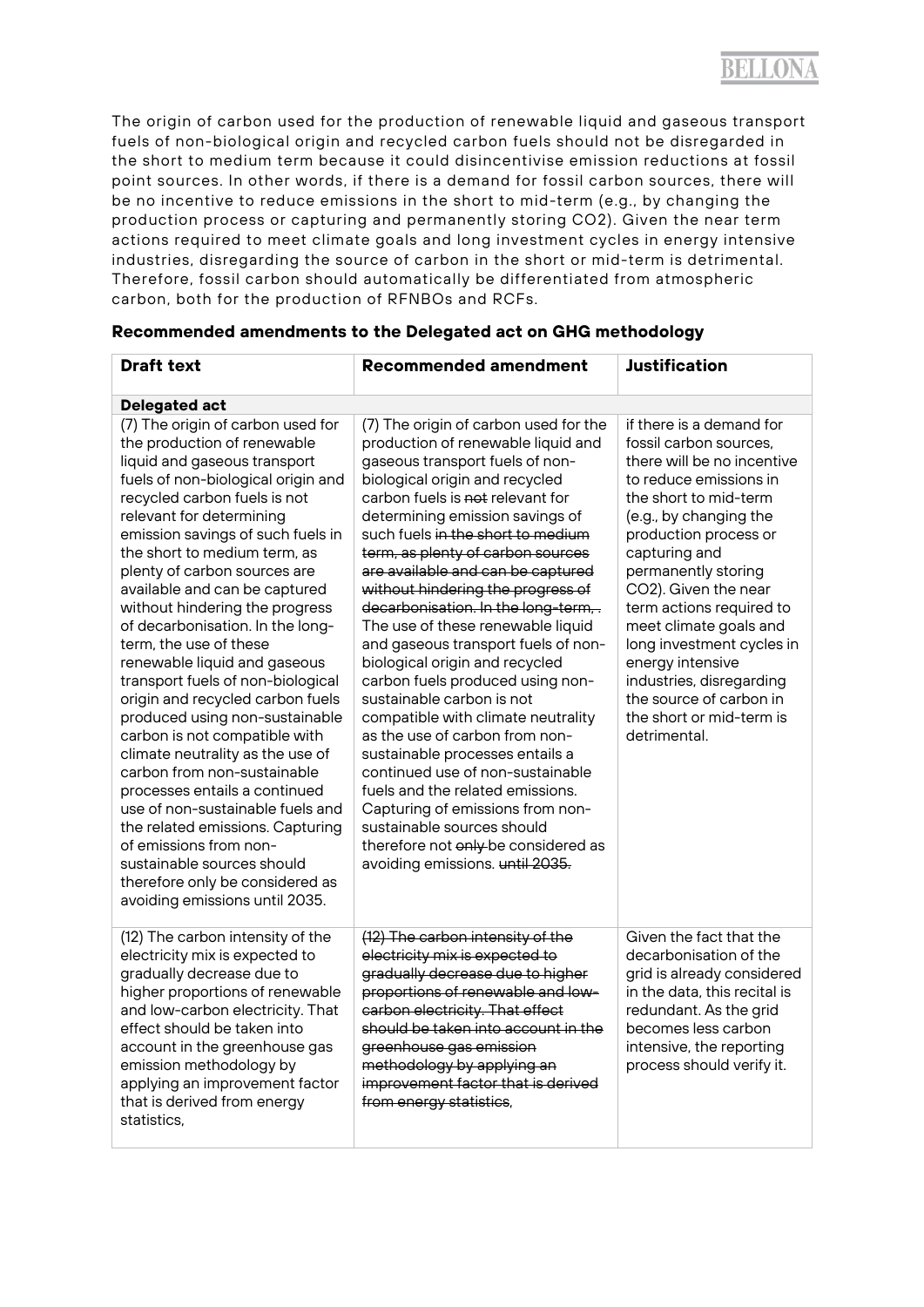## BELLON

#### **Annex to the Delegated Act** 6.

Grid electricity used in the production process of renewable liquid and gaseous transport fuels of non-biological origin and recycled carbon fuels that does not qualify as fully renewable according to Article 27(3) of Directive 2018/2001, shall be attributed the greenhouse gas emissions values according to part C of this Annex. This is without prejudice to the assessment under State aid rules.

Alternatively, electricity taken from the electricity grid that is used in the production process of renewable liquid and gaseous transport fuels of non-biological origin and recycled carbon fuels that does not qualify as fully renewable according to Article 27(3) of Directive 2018/2001, may be attributed greenhouse gas emissions values depending on the number of full load hours the installation producing renewable liquid and gaseous transport fuels of non-biological origin and recycled carbon fuels is operating. Where the number of full load hours the electrolyser is producing is equal or lower than the number of hours in which the marginal price of electricity was set by installations producing renewable electricity or nuclear power plants in the preceding calendar year for which reliable data are available, grid electricity used in the production process of renewable liquid and gaseous transport fuels of non-biological origin and recycled carbon fuels shall be attributed a greenhouse gas emissions value of zero g CO2eq/MJ. Where this number of full load hours is exceeded, grid electricity used in the production process of renewable liquid and gaseous transport fuels of non-biological origin and recycled carbon fuels shall be attributed a greenhouse

#### 6.

Grid electricity used in the production process of renewable liquid and gaseous transport fuels of non-biological origin and recycled carbon fuels that does not qualify as fully renewable according to Article 27(3) of Directive 2018/2001, shall be attributed the greenhouse gas emissions values according to part C of this Annex. This is without prejudice to the assessment under State aid rules. Alternatively, electricity taken from the electricity grid that is used in the production process of renewable liquid and gaseous transport fuels of non-biological origin and recycled carbon fuels that does not qualify as fully renewable according to Article 27(3) of Directive 2018/2001, may be attributed greenhouse gas emissions values depending on the number of full load hours the installation producing renewable liquid and gaseous transport fuels of non-biological origin and recycled carbon fuels is operating. Where the number of full load hours the electrolyser is producing is equal or lower than the number of hours in which the marginal price of electricity was set by installations producing renewable electricity or nuclear power plants in the preceding calendar year for which reliable data are available, grid electricity used in the production process of renewable liquid and gaseous transport fuels of nonbiological origin and recycled carbon fuels shall be attributed a greenhouse gas emissions value of zero g CO2eq/MJ. Where this number of full load hours is exceeded, grid electricity used in the production process of renewable liquid and gaseous transport fuels of non-biological origin and recycled carbon fuels shall be attributed a greenhouse gas emissions value of 183 g CO2eq/MJ.

When calculating the share of renewable hydrogen produced using grid connected electrolysers, the Power Purchase Agreements

Temporal correlation should be ensured when using electricity marked as renewable or low carbon. The marginal plant approach should consider this, therefore only the methodology set out in point 7 should be kept.

Moreover, to avoid double counting of renewable electricity for hydrogen production, when then share of electricity from the grid allows for the partial production of renewable hydrogen, this should not include renewable electricity already earmarked for hydrogen production under the "Production of renewable transport fuels – share of renewable electricity (requirements)" delegated act.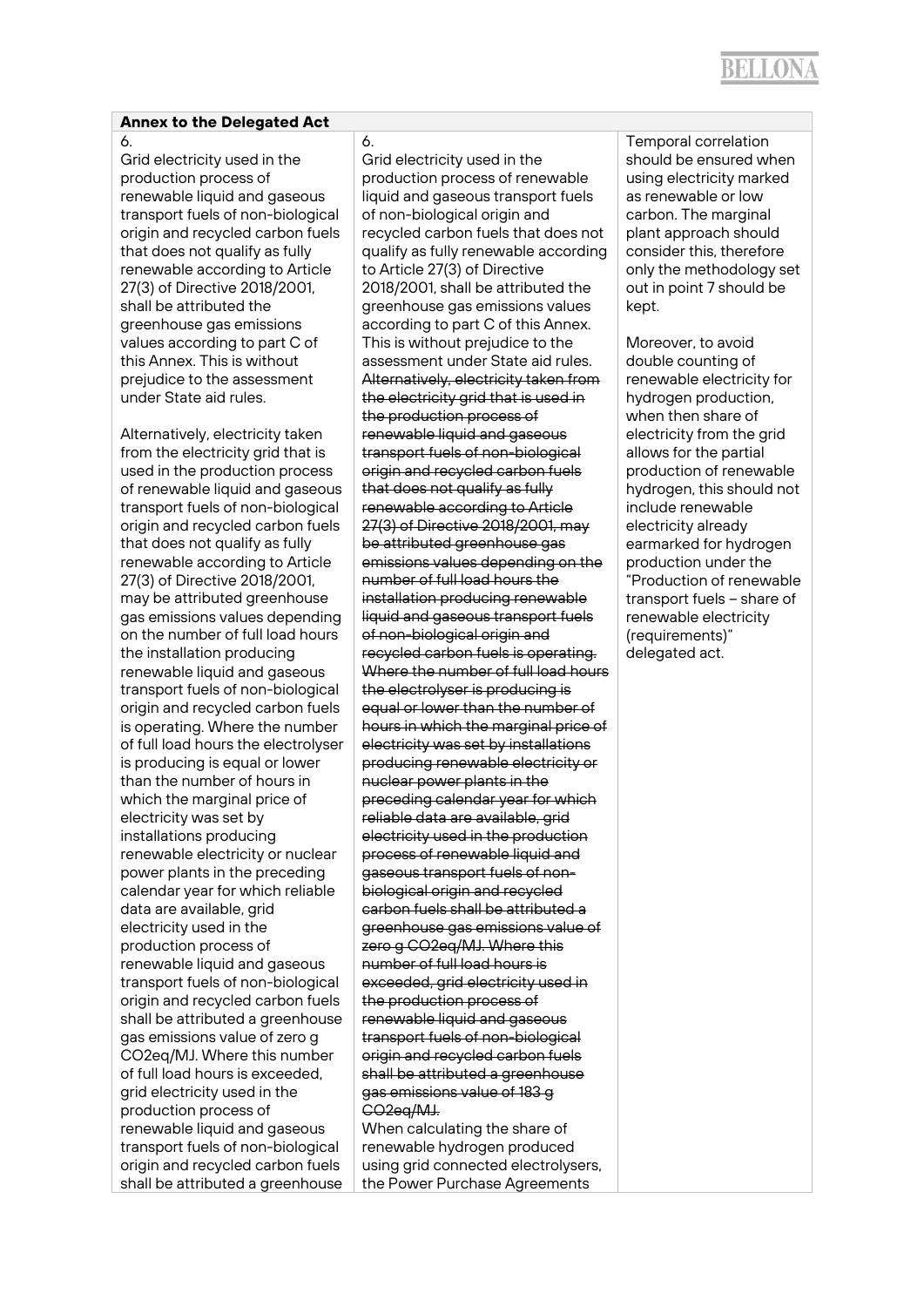## BELLONA

| gas emissions value of 183 g<br>CO2eq/MJ.                                                                                                                                                                                                                                                                                                                                                                                                                                                                                                                                                                                                                                                                                                                                                                                       | earmarked for hydrogen production<br>shall be excluded.                                                                                                                                                                                                                                                                                                                                                                                                                                                                                                                                                                                                                                                                                                                                                                      |                                                                                                      |
|---------------------------------------------------------------------------------------------------------------------------------------------------------------------------------------------------------------------------------------------------------------------------------------------------------------------------------------------------------------------------------------------------------------------------------------------------------------------------------------------------------------------------------------------------------------------------------------------------------------------------------------------------------------------------------------------------------------------------------------------------------------------------------------------------------------------------------|------------------------------------------------------------------------------------------------------------------------------------------------------------------------------------------------------------------------------------------------------------------------------------------------------------------------------------------------------------------------------------------------------------------------------------------------------------------------------------------------------------------------------------------------------------------------------------------------------------------------------------------------------------------------------------------------------------------------------------------------------------------------------------------------------------------------------|------------------------------------------------------------------------------------------------------|
| 7. Alternatively, the greenhouse<br>gas emissions value of the<br>marginal unit generating<br>electricity at the time of the<br>production of the renewable<br>liquid and gaseous transport<br>fuels of non-biological origin in<br>the bidding zone may be used if<br>this information is publicly<br>available from a reliable source.                                                                                                                                                                                                                                                                                                                                                                                                                                                                                        | 7. Alternatively, the greenhouse gas<br>emissions value of the marginal unit<br>generating electricity at the time<br>in the same calendar hour of the<br>production of the renewable liquid<br>and gaseous transport fuels of non-<br>biological origin in the bidding zone<br>may be used if this information is<br>publicly available from a reliable<br>source.                                                                                                                                                                                                                                                                                                                                                                                                                                                          | Temporal correlation<br>should be ensured on an<br>hourly basis in line with<br>the other directive. |
| 11. Emissions from existing use or<br>fate include all emissions in the<br>existing use or fate of the input<br>that are avoided when the input<br>is used for fuel production.<br>These emissions shall include<br>the CO2 equivalent of the<br>carbon incorporated in the<br>chemical composition of the fuel<br>that was or would have<br>otherwise been emitted as CO2<br>into the atmosphere. This<br>includes CO2 that was captured<br>and incorporated into the fuel<br>provided that at least one of the<br>following conditions is fulfilled:<br>(a) The CO2 has been captured<br>from an activity listed under<br>Annex I of Directive 2003/87/EC<br>and has been taken into account<br>upstream in an effective carbon<br>pricing and is incorporated in<br>the chemical composition of the<br>fuel before 2036, or; | 11. Emissions from existing use or<br>fate include all emissions in the<br>existing use or fate of the input that<br>are avoided when the input is used<br>for fuel production. These<br>emissions shall include the CO2<br>equivalent of the carbon<br>incorporated in the chemical<br>composition of the fuel that was or<br>would have otherwise been emitted<br>as CO2 into the atmosphere. This<br>includes CO2 that was captured<br>and incorporated into the fuel<br>provided that at least one of the<br>following conditions is fulfilled:<br>(a) The CO2 has been captured<br>from an activity listed under Annex I<br>of Directive 2003/87/EC and has<br>been taken into account upstream<br>in an effective carbon pricing and is<br>incorporated in the chemical<br>composition of the fuel before<br>2036, or; | See justification above<br>(7., DA).                                                                 |

## **Consultation response**

## Production of renewable transport fuels – share of renewable electricity (requirements)

Bellona Europa welcomes the ongoing efforts by the European Commission, and the invitation to provide views, feedback and recommendations on the published draft proposal to the Delegated act on the production of renewable transport fuels defining the share of renewable electricity.

We welcome the intention of the Commission to safeguard the climate ambitions of hydrogen through the introduction of additionality, temporal correlation and geographic correlation. However, the introduction of a grandfathering clause risks jeopardising the entire purposes of the delegated act.

## **Positive aspects of the draft DA**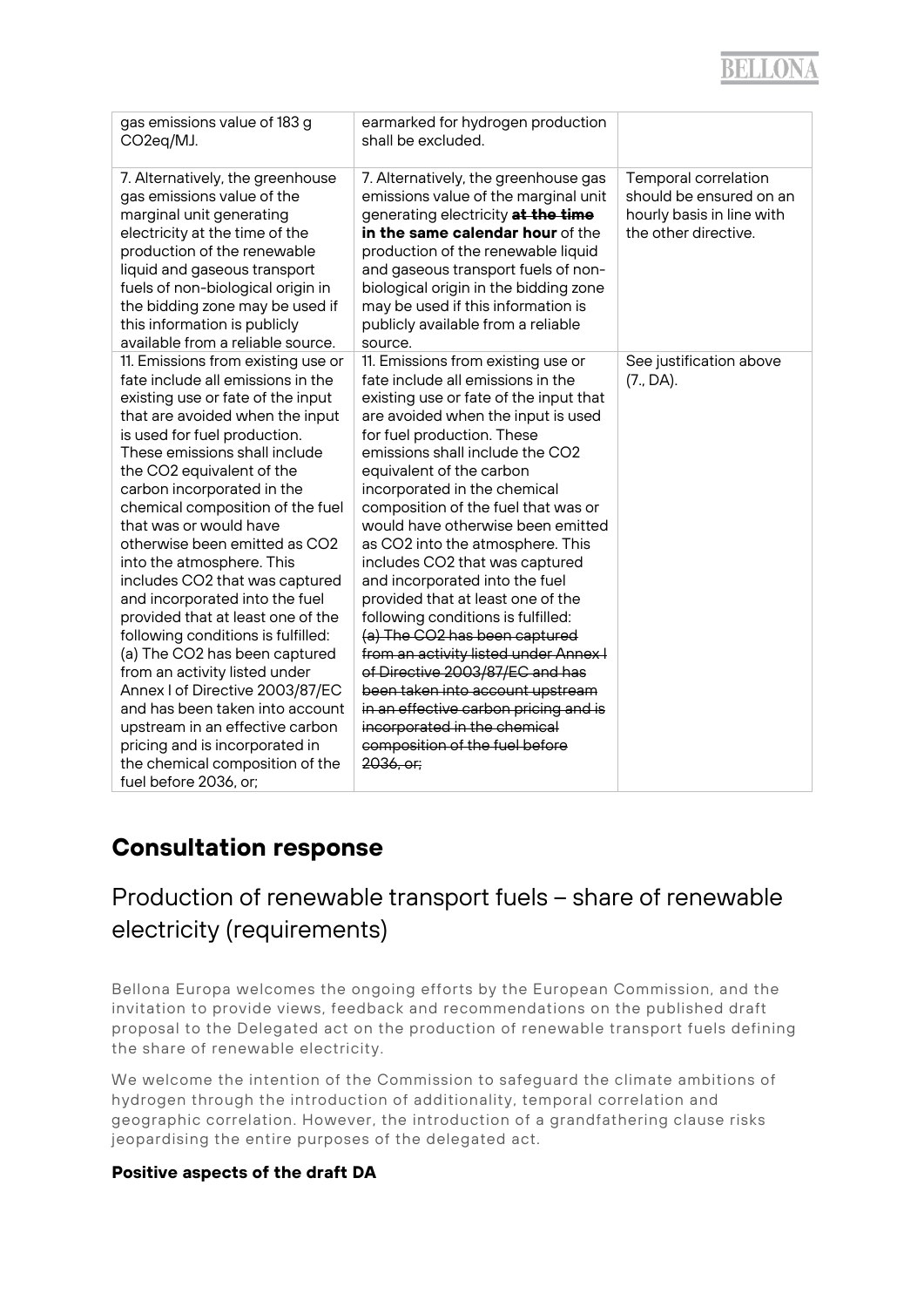

Article 4 of the "additionality" delegated act creates a system that allows for hydrogen to be supporting the energy transition:

- The requirement of establishing PPAs with newly deployed unsubsidised renewable generation prevents hydrogen from cannibalising existing renewables from the grid.
- The requirement of hourly matching between renewable generation and hydrogen production ensures that renewables are consumed when they are available, helping with the integration of non-dispatchable renewables in the power system
- The requirement of locating renewable generation and hydrogen production nearby each other ensures that there is an actual flow of electrons between the two facilities

### **Negative aspects of the draft DA**

However, the positive aspects related to additionality are not safeguarded as all the installations built before 2027 will not have to support any new deployment of renewables at any point of their operating life.

With a normal transitional period, these electrolysers would need to provide additionality at a later stage. This would enable them to ramp up production in the early stages and comply with additionality at a later stage. However, with the grandfathering clause in place, those pre-2027 electrolysers will never have to comply with additionality.

| <b>Draft text</b>                                                                                                                                                                                                                                                                                                                                                                                                                                                                                                                                                                                                                                                                           | <b>Recommended amendment</b>                                                                                                                                                                                                                                                                                                                                                                                                                                                                                                                                                                                                                                                          | <b>Justification</b>                                                                                                                                                                                                                                                                                                                                                                                                                                                                                                                                                                               |
|---------------------------------------------------------------------------------------------------------------------------------------------------------------------------------------------------------------------------------------------------------------------------------------------------------------------------------------------------------------------------------------------------------------------------------------------------------------------------------------------------------------------------------------------------------------------------------------------------------------------------------------------------------------------------------------------|---------------------------------------------------------------------------------------------------------------------------------------------------------------------------------------------------------------------------------------------------------------------------------------------------------------------------------------------------------------------------------------------------------------------------------------------------------------------------------------------------------------------------------------------------------------------------------------------------------------------------------------------------------------------------------------|----------------------------------------------------------------------------------------------------------------------------------------------------------------------------------------------------------------------------------------------------------------------------------------------------------------------------------------------------------------------------------------------------------------------------------------------------------------------------------------------------------------------------------------------------------------------------------------------------|
| Article 3<br>(b) the installations generating<br>renewable electricity came<br>into operation not earlier than<br>36 months before the<br>installation producing<br>renewable liquid and gaseous<br>transport fuel of non-<br>biological. Where additional<br>production capacity is added<br>to an existing installation<br>producing renewable liquid<br>and gaseous transport fuel of<br>non-biological origin, the<br>added capacity shall be<br>considered to be part of the<br>existing installation, provided<br>that the capacity is added at<br>the same site and the addition<br>takes place no later than 24<br>months after the initial<br>installation came into<br>operation; | Article 3<br>(b) the installations generating<br>renewable electricity came into<br>operation not earlier than 36 24<br>months before the installation<br>producing renewable liquid and<br>gaseous transport fuel of non-<br>biological. Where additional<br>production capacity is added to an<br>existing installation producing<br>renewable liquid and gaseous<br>transport fuel of non-biological<br>origin, the added capacity shall be<br>considered to be part of the<br>existing installation, provided that<br>the capacity is added at the same<br>site and the addition takes place<br>no later than 24 months after the<br>initial installation came into<br>operation; | Facilities that came into<br>operation 3 years before the<br>deployment of electrolysers<br>would be considered<br>additional. Moreover, the<br>expansion of RFNBO<br>installation capacities<br>further extends this period<br>by 24 months, effectively<br>leading to five-year-old<br>installations being declared<br>additional.<br>This period should be<br>shortened to ensure that<br>facilities that are used for<br>the production of RFNBOs<br>were deployed for that<br>purpose. If not, this risks<br>redirecting existing<br>renewables away from more<br>efficient uses on the grid. |
| Article 4.2                                                                                                                                                                                                                                                                                                                                                                                                                                                                                                                                                                                                                                                                                 | Article 4.2                                                                                                                                                                                                                                                                                                                                                                                                                                                                                                                                                                                                                                                                           | As above.                                                                                                                                                                                                                                                                                                                                                                                                                                                                                                                                                                                          |

#### **Recommended amendments to the Delegated act**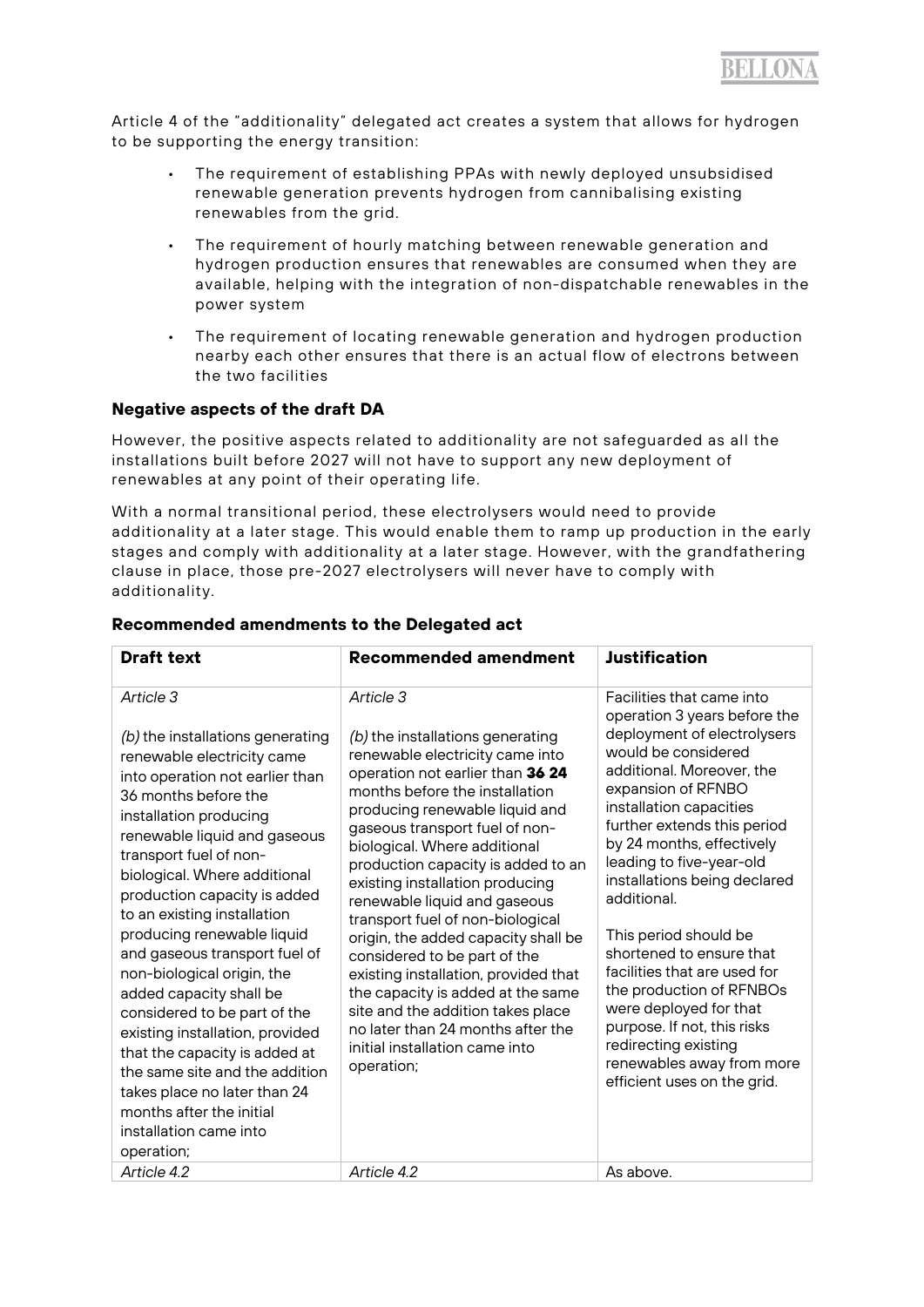# BELLONA

| (a) the installation generating<br>renewable electricity came<br>into operation not earlier than<br>36 months before the<br>installation producing the<br>renewable liquid and gaseous<br>transport fuel of non-biological<br>origin.                                                                                                                                                                                                                                                       | (a) the installation generating<br>renewable electricity came into<br>operation not earlier than 36-24<br>months before the installation<br>producing the renewable liquid<br>and gaseous transport fuel of non-<br>biological origin.                                                                                                                                                                                                                                                                           |                                                                                                                                                                                                                                                                                                                                                                                                                                                                                             |
|---------------------------------------------------------------------------------------------------------------------------------------------------------------------------------------------------------------------------------------------------------------------------------------------------------------------------------------------------------------------------------------------------------------------------------------------------------------------------------------------|------------------------------------------------------------------------------------------------------------------------------------------------------------------------------------------------------------------------------------------------------------------------------------------------------------------------------------------------------------------------------------------------------------------------------------------------------------------------------------------------------------------|---------------------------------------------------------------------------------------------------------------------------------------------------------------------------------------------------------------------------------------------------------------------------------------------------------------------------------------------------------------------------------------------------------------------------------------------------------------------------------------------|
| Article 7                                                                                                                                                                                                                                                                                                                                                                                                                                                                                   | Article 7                                                                                                                                                                                                                                                                                                                                                                                                                                                                                                        | New renewable deployment                                                                                                                                                                                                                                                                                                                                                                                                                                                                    |
| <b>Transitional phase</b>                                                                                                                                                                                                                                                                                                                                                                                                                                                                   | <b>Transitional phase</b><br>Article 4(2), points (a) and (b) shall                                                                                                                                                                                                                                                                                                                                                                                                                                              | should be always supported<br>by hydrogen producers, thus<br>in the transitional period,                                                                                                                                                                                                                                                                                                                                                                                                    |
| Article 4(2), points (a) and (b)<br>shall apply from 1 January<br>2027.                                                                                                                                                                                                                                                                                                                                                                                                                     | apply from 1 January 2027. RFNBO<br>installations shall instead<br>contribute <mark>X</mark> € per every kWh                                                                                                                                                                                                                                                                                                                                                                                                     | projects that do not comply<br>with additionality should at<br>least contribute to a fund<br>ensuring additional                                                                                                                                                                                                                                                                                                                                                                            |
| Until 31 December 2026, by<br>way of derogation from Article<br>4 (2) (c)(i) and Article 4 (2)                                                                                                                                                                                                                                                                                                                                                                                              | of electricity consumed to the<br><b>Union Renewables Financing</b><br>mechanism during the time in                                                                                                                                                                                                                                                                                                                                                                                                              | renewables are deployed in<br>Europe. The Commission<br>should perform an                                                                                                                                                                                                                                                                                                                                                                                                                   |
| (c)(ii), the renewable liquid and<br>gaseous transport fuel of non-<br>biological origin shall be                                                                                                                                                                                                                                                                                                                                                                                           | which it uses existing capacity<br>as interim solution.                                                                                                                                                                                                                                                                                                                                                                                                                                                          | assessment to determine<br>the amount of the<br>contribution that would be                                                                                                                                                                                                                                                                                                                                                                                                                  |
| produced during the same<br>calendar month as the<br>renewable electricity                                                                                                                                                                                                                                                                                                                                                                                                                  | Until 31 December 2026, by way of<br>derogation from Article 4 (2) (c)(i)<br>and Article 4 (2) (c)(ii), the                                                                                                                                                                                                                                                                                                                                                                                                      | needed to deploy the<br>renewable generation<br>required to cover the                                                                                                                                                                                                                                                                                                                                                                                                                       |
| produced under the<br>renewables power purchase                                                                                                                                                                                                                                                                                                                                                                                                                                             | renewable liquid and gaseous<br>transport fuel of non-biological                                                                                                                                                                                                                                                                                                                                                                                                                                                 | demand from electrolysers.                                                                                                                                                                                                                                                                                                                                                                                                                                                                  |
| agreement or from renewable<br>electricity from a storage asset<br>that is located behind the<br>same network connection<br>point as the electrolyser and<br>that has been charged in<br>during the same calendar<br>month in which the electricity<br>under the renewables power<br>purchase agreement has been<br>produced.<br>For projects involving State<br>aid, other than where the aid<br>remunerates only capital<br>expenditure, the derogations<br>in the second paragraph shall | origin shall be produced during the<br>same calendar month six hours<br>period as the renewable<br>electricity produced under the<br>renewables power purchase<br>agreement or from renewable<br>electricity from a storage asset<br>that is located behind the same<br>network connection point as the<br>electrolyser and that has been<br>charged in during the same<br>calendar month six hours<br>period in which the electricity<br>under the renewables power<br>purchase agreement has been<br>produced. | Moreover, temporal<br>correlation ensures that<br>renewable electricity is used<br>when available. As non-<br>dispatchable renewable<br>production varies largely<br>between day and night<br>hours, rather than on a<br>monthly basis. Relaxing the<br>temporal correlation rules<br>for the transitional period, to<br>allow easier roll out of<br>electrolysers, can be<br>acceptable only insofar this<br>does not compromise<br>completely the original<br>purpose of the correlation. |
| not apply.                                                                                                                                                                                                                                                                                                                                                                                                                                                                                  | For projects involving State aid,<br>other than where the aid                                                                                                                                                                                                                                                                                                                                                                                                                                                    | Finally, states have invested<br>taxpayers' money in                                                                                                                                                                                                                                                                                                                                                                                                                                        |

**remunerates only capital expenditure,** the derogations in the second paragraph shall not

apply.

taxpayers' money in subsidising renewable installations with the purpose of decarbonising the power sector. Allowing these projects to account for the hydrogen production diverts this electricity away from the power sector, pushing the power sector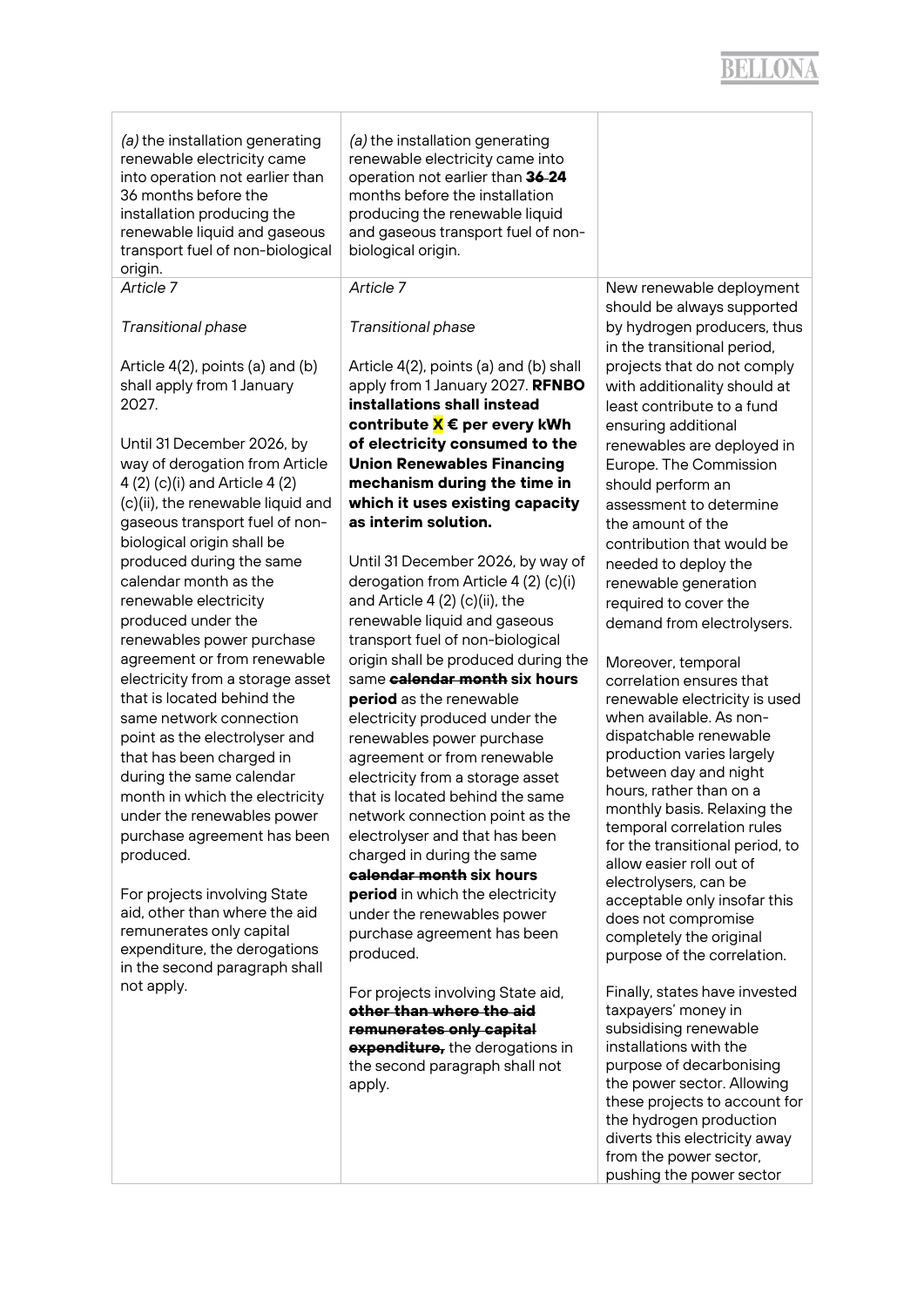# BELLO

|                                                             |                                                                    | towards a larger fossil fuel<br>dependency. Therefore,<br>installation that received<br>state aid of any form should<br>not be eligible for<br>derogations on temporal<br>correlation. |
|-------------------------------------------------------------|--------------------------------------------------------------------|----------------------------------------------------------------------------------------------------------------------------------------------------------------------------------------|
| Article 8                                                   | <b>Article 8</b>                                                   | Applying a for life<br>grandfathering clause                                                                                                                                           |
| Scope of application                                        | <b>Scope of application</b>                                        | exempting first movers from<br>having to contribute to the                                                                                                                             |
| Article 4(2), points (a) and (b)                            | Article 4(2), points (a) and (b)                                   | deployment of the                                                                                                                                                                      |
| do not apply to installations                               | do not apply to installations                                      | renewables they are using                                                                                                                                                              |
| producing renewable liquid                                  | producing renewable liquid and                                     | goes against the<br>requirements in RED. The                                                                                                                                           |
| and gaseous transport fuel of                               | gaseous transport fuel of non-                                     | end of the transitional period                                                                                                                                                         |
| non-biological origin that<br>come into operation before 1. | biological origin that come into<br>operation before 1. January    | should also correspond to                                                                                                                                                              |
| January 2027. Any additional                                | 2027. Any additional                                               | the end of the exemption on                                                                                                                                                            |
| production capacity added to                                | production capacity added to                                       | the additionality rule.                                                                                                                                                                |
| these installations following                               | these installations following                                      |                                                                                                                                                                                        |
| their entry into operation will                             | their entry into operation will                                    |                                                                                                                                                                                        |
| fall under the scope of                                     | fall under the scope of                                            |                                                                                                                                                                                        |
| application of this Regulation.                             | application of this Regulation.                                    |                                                                                                                                                                                        |
| Article 8                                                   | Article 8                                                          | If a grandfathering clause is<br>to be applied to stimulate                                                                                                                            |
| Scope of application                                        | Scope of application                                               | initial investment, this<br>should not be indefinite.                                                                                                                                  |
| Article 4(2), points (a) and (b)                            | Article 4(2), points (a) and (b) do                                | First movers can be given an                                                                                                                                                           |
| do not apply to installations                               | not apply to installations                                         | advantage to source their<br>electricity from non-                                                                                                                                     |
| producing renewable liquid                                  | producing renewable liquid and                                     | additional PPAs in the short                                                                                                                                                           |
| and gaseous transport fuel of<br>non-biological origin that | gaseous transport fuel of non-<br>biological origin that come into | term. However, by 2030,                                                                                                                                                                |
| come into operation before 1.                               | operation before 1. January 2027                                   | when RFNBOs targets                                                                                                                                                                    |
| January 2027. Any additional                                | until the end of 2030. Any                                         | withing RED enter into force,                                                                                                                                                          |
| production capacity added to                                | additional production capacity                                     | it should be ensured that all                                                                                                                                                          |
| these installations following                               | added to these installations                                       | RFNBOs are produced with                                                                                                                                                               |
| their entry into operation will                             | following their entry into operation                               | additional renewables,                                                                                                                                                                 |
| fall under the scope of                                     | will fall under the scope of                                       | complying with the                                                                                                                                                                     |
| application of this Regulation.                             | application of this Regulation.                                    | requirements set in RED.                                                                                                                                                               |

## **Legal issues of the DAs on RFNBOs and RCFs**

- The weakening of the additionality principle disregards and conflicts with essential elements of the Renewable Energy Directive (2018/2001), or REDII. This suggests that the Commission exceeded its delegated powers and is manifestly misapplying the law.
- By encouraging a massive increase in electricity demand and displacement of renewables, and by creating GHG accounting methodologies which will clearly benefit certain Member States over others, the delegated acts fail to uphold the Energy Efficiency First and the Energy Solidarity Principles, which are binding on the Commission under Article 194 TFEU.
- The Commission has not met its obligation under the European Climate Law to assess the delegated acts against the EU's climate targets. If such an assessment was made, it would likely demonstrate that the delegated acts